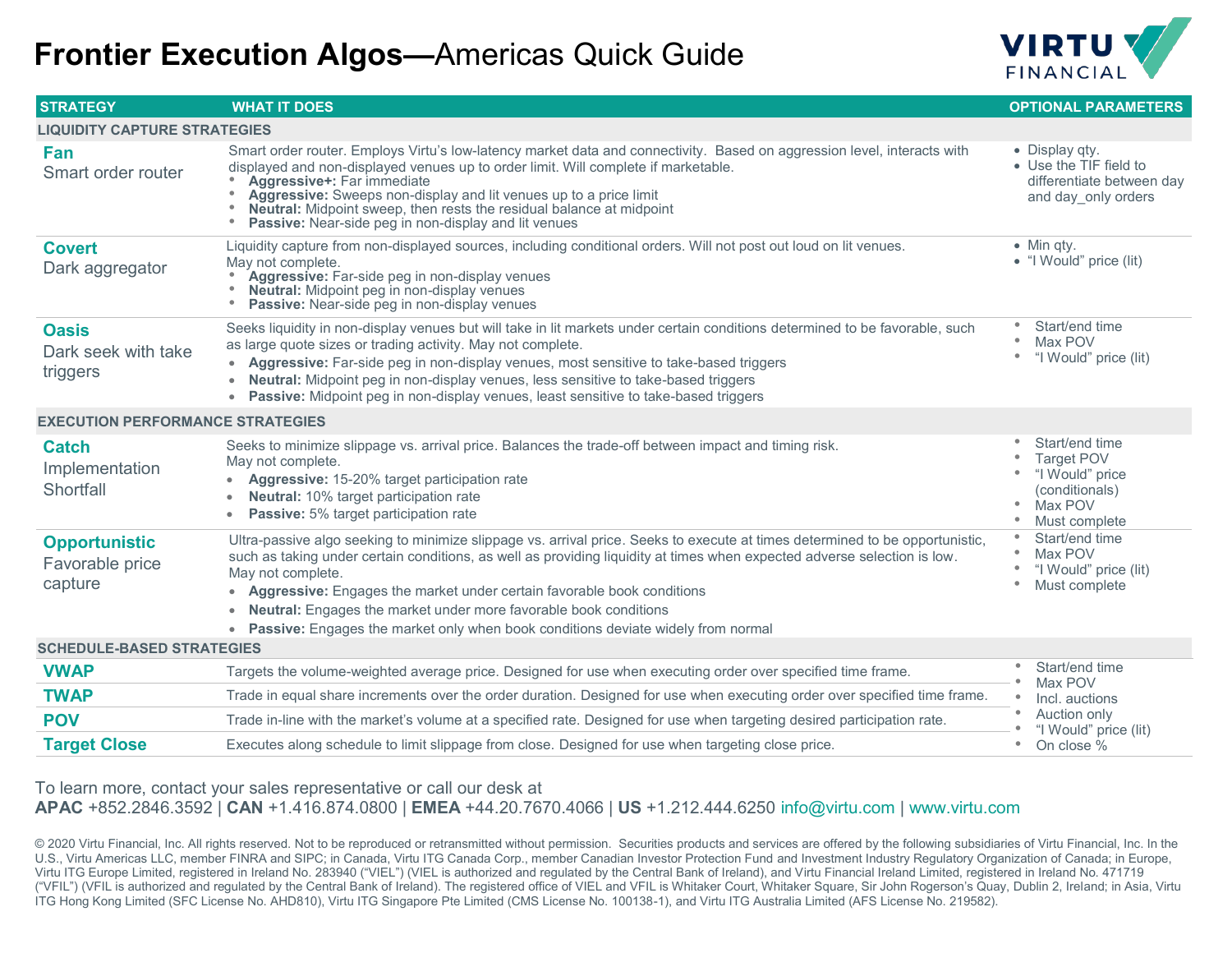## **Frontier Execution Algos—**APAC Quick Guide



| <b>STRATEGY</b>                                  | <b>WHAT IT DOES</b>                                                                                                                                                                                                                                                                                                                                                                                        | <b>OPTIONAL PARAMETERS</b>                                                                            |
|--------------------------------------------------|------------------------------------------------------------------------------------------------------------------------------------------------------------------------------------------------------------------------------------------------------------------------------------------------------------------------------------------------------------------------------------------------------------|-------------------------------------------------------------------------------------------------------|
| <b>LIQUIDITY CAPTURE STRATEGIES</b>              |                                                                                                                                                                                                                                                                                                                                                                                                            |                                                                                                       |
| Fan<br>Smart order router                        | Smart order router. Interacts with displayed and non-displayed venues, up to the order limit. Uses real-time queue<br>length calculations on venue selection for current market conditions. Will complete if marketable.<br>Aggressive: Price/Size Improvement-sweeps dark venues before displayed venues,<br>posts balance at limit<br>$\bullet$<br>Passive: Pegs near touch                              | • Display Qty                                                                                         |
| <b>Covert</b><br>Dark aggregator                 | Aggregates hidden liquidity from dark and conditional venues. May not complete.<br><b>Aggressive:</b> No minimum quantity (unless supplied).<br>Neutral: May generate a minimum quantity if detects potential price impact<br>Passive: Automatically generates a dynamically adjusting minimum quantity to balance the trade-off between<br>price impact and liquidity<br>$\bullet$                        | • Min Qty<br>• "I Would" Price (lit)                                                                  |
| <b>Oasis</b><br>Dark with take triggers          | Liquidity seeking emphasizing the dark but will interact with hidden and displayed liquidity on exchanges.<br>Will participate in the close but may not complete.<br>Three levels of aggression (min POV): Aggressive (25%), Neutral (15%), Passive (5%)<br>$\bullet$                                                                                                                                      | • Start/End Time<br>• Max POV<br>• "I Would" Price (lit)                                              |
| <b>EXECUTION PERFORMANCE STRATEGIES</b>          |                                                                                                                                                                                                                                                                                                                                                                                                            |                                                                                                       |
| <b>Catch</b><br>Implementation shortfall         | Work order along with the market, will participate in the auctions. Balances the trade-off between impact and timing<br>risk. Exposes part or all of the order in dark venues to source block liquidity. May not complete.<br>Three levels of aggression (guideline POV excl. blocks): Aggressive (20%), Neutral (10%), Passive (5%)<br>۰                                                                  | • Start/End Time<br>• Max POV<br>• Target POV<br>• "I Would" Price (dark)                             |
| <b>Opportunistic</b><br>Favourable price capture | Has no sense of urgency. Attempts to trade at advantageous prices by avoiding adverse selection on passive<br>placement as well as opportunistically removing on strong signals. May not complete. May participate in the close.<br>Three levels of aggression available aligned with tolerance for adverse selection.<br>Guideline participation: Aggressive (4-10%), Neutral (3-7%), Passive (1-4%)<br>۰ | • Start/End Time<br>• Max POV<br>• "I Would" Price (lit)                                              |
| <b>SCHEDULE-BASED STRATEGIES</b>                 |                                                                                                                                                                                                                                                                                                                                                                                                            |                                                                                                       |
| <b>VWAP</b>                                      | Targets the Volume Weighted Average Price. Designed for use when executing order over specified time frame.                                                                                                                                                                                                                                                                                                | · Start/End Time<br>• Max POV<br>• Incl. Auctions<br>• Auction Only<br>• "I Would" Price (dark)       |
| <b>TWAP</b>                                      | Targets the Time Weighted Average Price. Designed for use when executing order over specified time frame.                                                                                                                                                                                                                                                                                                  |                                                                                                       |
| <b>POV</b>                                       | Participates with market volume at or near target level. Designed for use when targeting desired participation rate.                                                                                                                                                                                                                                                                                       |                                                                                                       |
| <b>Target Close</b>                              | Executes along schedule to limit slippage from close. Designed for use when targeting close price.                                                                                                                                                                                                                                                                                                         |                                                                                                       |
| <b>Flex</b><br>Flexible participation            | Participates with market volume at a dynamically adjusting target rate. Designed for use when wanting to vary<br>participation level based on price                                                                                                                                                                                                                                                        | • Min & Max Vol %<br>• Trading Style<br>• Benchmark Type/Price<br>• "I Would" Ref/Price (lit or dark) |

To learn more, contact your sales representative or call our desk at **APAC** +852.2846.3592 | **CAN** +1.416.874.0800 | **EMEA** +44.20.7670.4066 | **US** +1.212.444.6250 info@virtu.com | www.virtu.com

© 2020 Virtu Financial, Inc. All rights reserved. Not to be reproduced or retransmitted without permission. Securities products and services are offered by the following subsidiaries of Virtu Financial, Inc. In the U.S., Virtu Americas LLC, member FINRA and SIPC; in Canada, Virtu ITG Canada Corp., member Canadian Investor Protection Fund and Investment Industry Regulatory Organization of Canada; in Europe, Virtu ITG Europe Limited, registered in Ireland No. 283940 ("VIEL") (VIEL is authorized and regulated by the Central Bank of Ireland), and Virtu Financial Ireland Limited, registered in Ireland No. 471719 ("VFIL") (VFIL is authorized and regulated by the Central Bank of Ireland). The registered office of VIEL and VFIL is Whitaker Court, Whitaker Square, Sir John Rogerson's Quay, Dublin 2, Ireland; in Asia, Virtu ITG Hong Kong Limited (SFC License No. AHD810), Virtu ITG Singapore Pte Limited (CMS License No. 100138-1), and Virtu ITG Australia Limited (AFS License No. 219582).